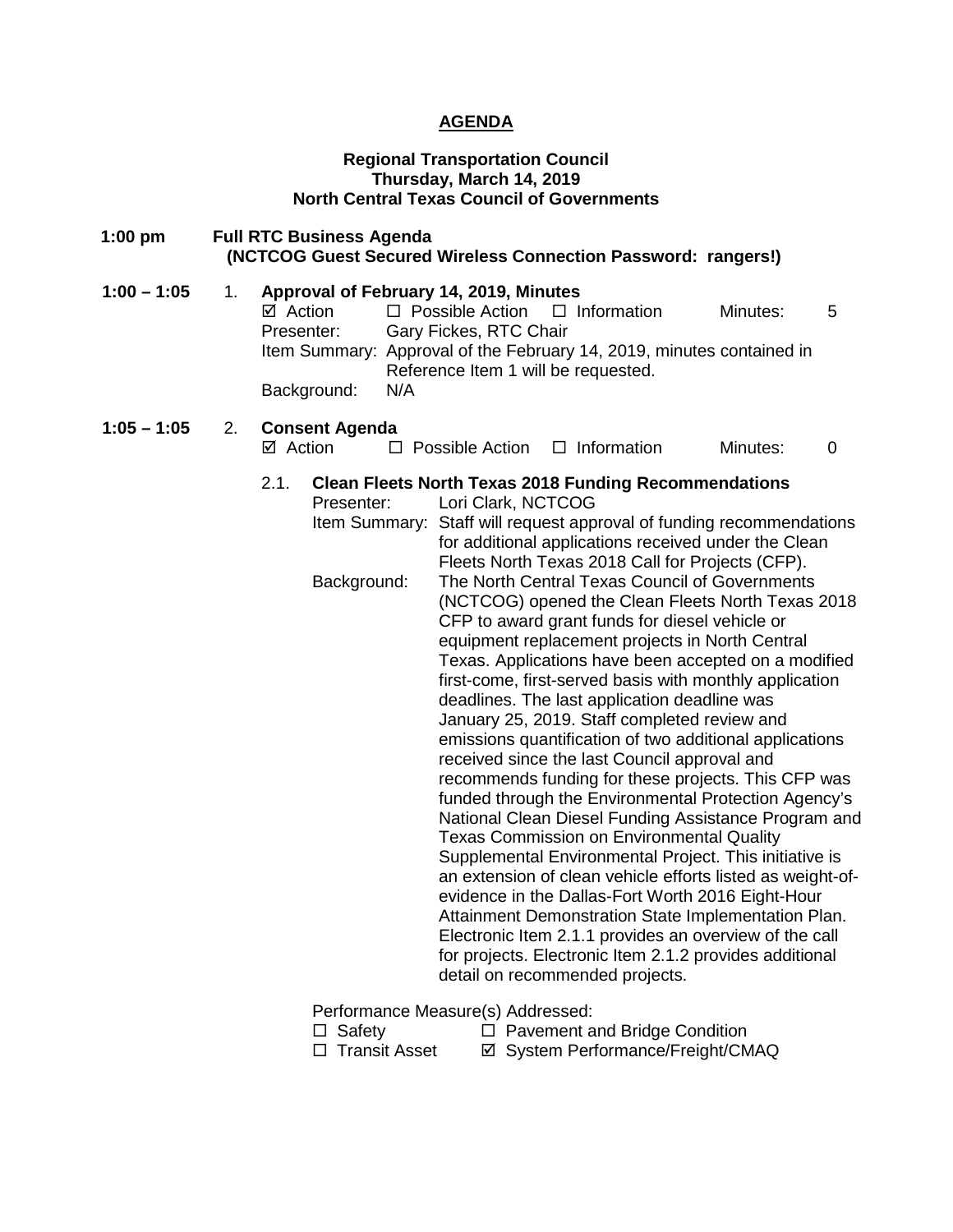## 2.2. **Policy Position on Communication with Tribal Nations**

- Presenter: Jeff Neal, NCTCOG Item Summary: Staff will request Regional Transportation Council (RTC) adoption of the draft RTC Policy Position P19-01, which supports communication with tribal nations.
- Background: Tribal nations have interests in North Central Texas. Infrastructure projects may alter or damage the integrity of sites with historical or current cultural importance. Disturbance of human remains is of particular concern for tribal nations. Infrastructure projects also could damage, destroy, or limit access to culturally significant natural resources. Tribal nations are interested in raising the Texas public's awareness of Native history and current issues and interests. Tribal nations are also interested in the welfare of their members who are living outside of currently recognized tribal territories. A substantial number of Native people have moved to Dallas-Fort Worth since the 1970s. Electronic Item 2.2.1 contains a presentation with background information. Reference Item 2.2.2 contains the draft RTC Policy Position to Support Communication with Tribal Nations.

Performance Measure(s) Addressed:

- $\Box$  Safety  $\Box$  Pavement and Bridge Condition  $\Box$  Transit Asset  $\Box$  System Performance/Freight/CMAQ
- 2.3. **Federal-State Partnership for State of Good Repair Program Grant**
	- Presenter: Shannon Stevenson, NCTCOG Item Summary: Staff will request Regional Transportation Council approval to submit an application to the Federal-State Partnership for State of Good Repair Program. Funding from this grant opportunity will help the region meet overall freight/passenger rail integration. Background: In November 2018, the Federal Railroad Administration (FRA) announced the funding opportunity for the State of Good Repair dedicated for capital projects across the United States to repair, replace, or rehabilitate qualified railroad assets to reduce the state of good repair backlog and improve intercity passenger rail performance. Staff will request authorization to submit a grant application in partnership with Dallas Area Rapid Transit (DART) and Trinity Metro that will help the region meet overall freight/passenger integration. BNSF Railway, DART, and Trinity Metro will provide the required local match.

Electronic Item 2.3.1 is a copy of the Notice of Funding Opportunity that details the \$272.25 million in federal funds available, as well as project application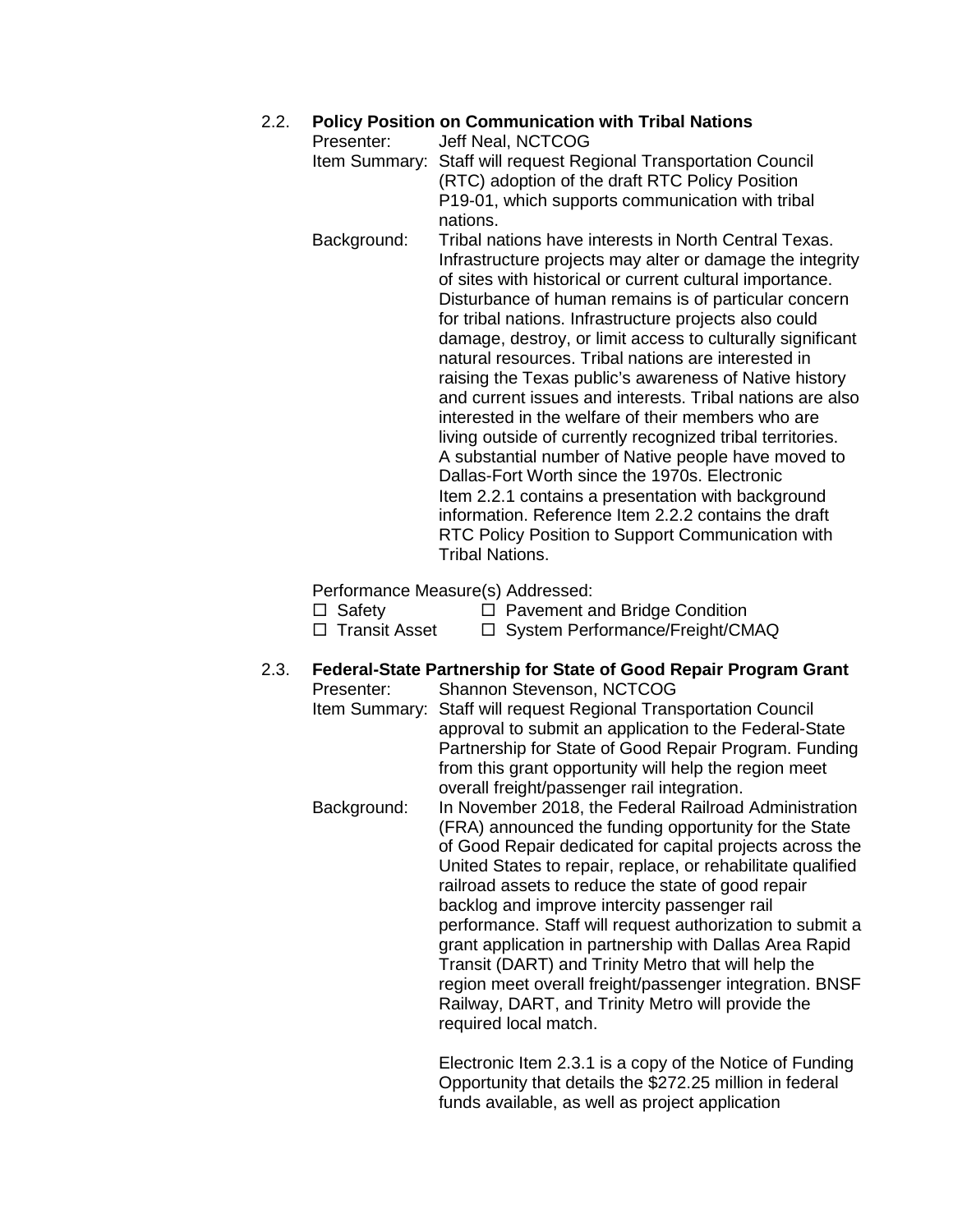requirements. Applications are due to the FRA by March 18, 2019. A program overview and possible project candidates were discussed at the February 14, 2019, Council meeting. The \$53 million proposed project to replace/rehabilitate four bridges that are past their useful life or in poor condition, as well as double track the railways where the bridges are located is consistent with the programs and policies in Mobility 2045, and stashave coordinated with local governments impacted by the project. More detailed information can be found in Electronic Item 2.3.2

Performance Measure(s) Addressed:

 $\boxtimes$  Safety  $\boxtimes$  Pavement and Bridge Condition

⊠ Transit Asset **and System Performance/Freight/CMAQ** 

# **1:05 – 1:20** 3. **Orientation to Agenda/Director of Transportation Report**

 $\Box$  Possible Action  $\Box$  Information Minutes: 15 Presenter: Michael Morris, NCTCOG

- 1. Unified Transportation Program and Focus on Congestion in Agenda Items 5, 6, and 11
- 2. North Texas Multimodal Operations, Velocity, Efficiency, and Safety (MOVES) Program Infrastructure for Rebuilding America (INFRA) Grant Application Follow Up:
	- BNSF Committing \$2 Million to Program
	- All Local Governments Have Confirmed Approval
	- Due to Updated Costs, Seven Projects Were Reduced to Five **Projects**
- 3. US 75 Technology Lanes: Thank You to Collin County Commissioner Duncan Webb and Legislative Delegation
- 4. North Tarrant Express 3C Status Update: Approval of Private Activity **Bonds**
- 5. Latest Regional Congestion Data
- 6. Development of Gentrification Report: Agenda Item 10
- 7. FY2020 and FY2021 Unified Planning Work Program Development
- 8. Texas Federal Land Access Program Grant Funding Opportunity
- 9. Air Quality Funding Opportunities for Vehicles [\(www.nctcog.org/trans/quality/air/funding-and-resources/fundingvehicle\)](http://www.nctcog.org/trans/quality/air/funding-and-resources/fundingvehicle)
- 10. Dallas-Fort Worth Clean Cities Events [\(www.dfwcleancities.org/dfw-clean](http://www.dfwcleancities.org/dfw-clean-cities-meetings)[cities-meetings\)](http://www.dfwcleancities.org/dfw-clean-cities-meetings)
- 11. US 380: Many Public Comments Received
- 12. March Public Meeting Notice (Electronic Item 3.1)
- 13. February Public Meeting Minutes (Electronic Item 3.2)
- 14. Recent Magazine Article [\(www.dmagazine.com/publications/d](http://www.dmagazine.com/publications/d-magazine/2019/march/meet-the-kings-of-sprawl/)[magazine/2019/march/meet-the-kings-of-sprawl/\)](http://www.dmagazine.com/publications/d-magazine/2019/march/meet-the-kings-of-sprawl/)
- 15. Public Comments Report (Electronic Item 3.3)
- 16. Recent Correspondence (Electronic Item 3.4)
- 17. Recent News Articles (Electronic Item 3.5)
- 18. Recent Press Releases (Electronic Item 3.6)
- 19. Transportation Partners Progress Reports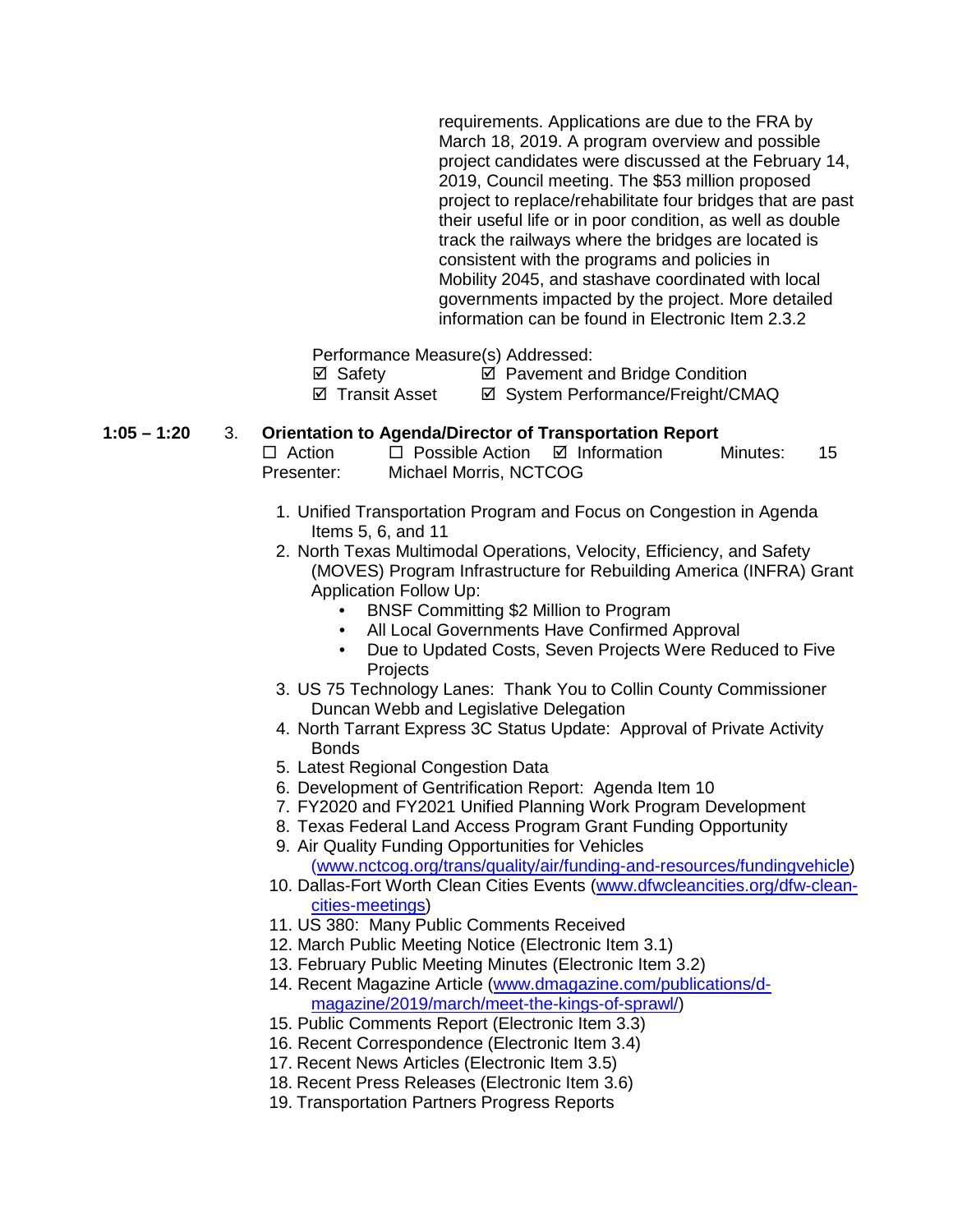### **1:20 – 1:30** 4. **Legislative Update**

| $\Box$ Action | $\boxtimes$ Possible Action $\Box$ Information                              |                                                           | Minutes: | $-10$ |
|---------------|-----------------------------------------------------------------------------|-----------------------------------------------------------|----------|-------|
| Presenter:    | Rebekah Hernandez, NCTCOG                                                   |                                                           |          |       |
|               | Item Summary: Staff will provide an update on federal and State legislative |                                                           |          |       |
|               |                                                                             | actions related to transportation and air quality issues  |          |       |
|               | affecting the Dallas-Fort Worth area.                                       |                                                           |          |       |
| Background:   |                                                                             | Transportation issues continue to be a focus for both the |          |       |
|               |                                                                             | United States (US) Congress and the Texas Legislature.    |          |       |

The 1st session of the 116th US Congress convened on January 3, 2019. The 86th Texas Legislature convened on January 8, 2019. This item will allow staff to provide updates on key positions of the Regional Transportation Council and allow any additional positions to be taken, if necessary.

Performance Measure(s) Addressed:

| ⊠ Safety |  |  |  | $\Box$ Pavement and Bridge Condition |  |  |  |  |
|----------|--|--|--|--------------------------------------|--|--|--|--|
|          |  |  |  |                                      |  |  |  |  |

□ Transit Asset  $\Box$  System Performance/Freight/CMAQ

# **1:30 – 1:40** 5. **Congestion Management Process Update**

 $\square$  Possible Action  $\square$  Information Minutes: 10 Presenter: Mike Galizio, NCTCOG Item Summary: Work is underway on an update to the region's Congestion Management Process (CMP) documentation. Staff will present a brief overview of federal CMP requirements, the history and role of the CMP in the metropolitan planning process, and the elements and topics that will be considered in the CMP update. Staff will also present the schedule of upcoming meetings for the CMP update. Background: The CMP is a systematic and regionally coordinated approach for measuring transportation congestion levels and prioritizing strategies for managing that congestion. Federal requirements define the elements of a CMP and specify that urbanized

areas with populations over 200,000 must implement and maintain a CMP. The current CMP for the North Central Texas region was adopted by the Regional Transportation Council (RTC) in 2013. The RTC is expected to take action on this CMP update by the end of this calendar year. The current CMP and other related resources can be viewed on the North Central Texas Council of Governments website at [www.nctcog.org/cmp.](http://www.nctcog.org/cmp)

Performance Measure(s) Addressed:

- $\boxtimes$  Safety  $\boxtimes$  Pavement and Bridge Condition
- ⊠ Transit Asset <br> **Ø System Performance/Freight/CMAQ**

**1:40 – 1:50** 6. **2017-2018 CMAQ/STBG Funding Program: Management and Operations, NCTCOG-Implemented, and Regional/Air Quality Programs**

| $\Box$ Action | $\Box$ Possible Action $\Box$ Information                                  | Minutes: | 10 |
|---------------|----------------------------------------------------------------------------|----------|----|
| Presenter:    | Michael Morris, NCTCOG                                                     |          |    |
|               | Item Summary: Staff will brief the Council on the latest efforts to extend |          |    |
|               | existing and fund new Regional Transportation Council (RTC)                |          |    |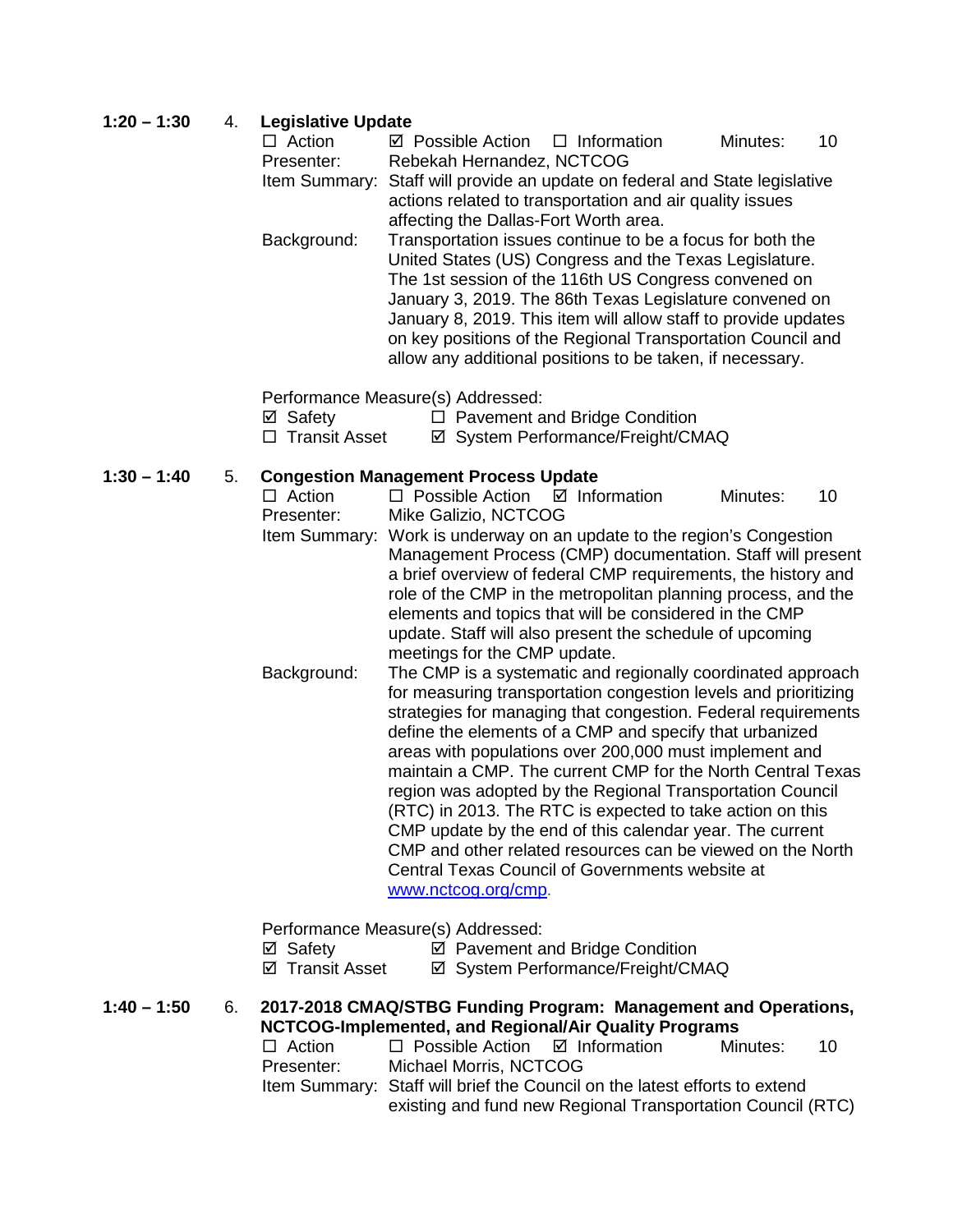Air Quality and Management and Operations programs and projects.

Background: Staff is reviewing the region's ongoing Air Quality and Management and Operations projects and programs. A determination is needed regarding which projects should be continued, which ones can be discontinued, and any new projects/programs of this nature that should be considered. To this end, North Central Texas Council of Governments staff has evaluated the list of existing Air Quality and Management and Operations projects and programs and is recommending the extension of many of these programs into the fiscal year 2020-2022 timeframe, along with the discontinuation of a few projects/programs, and creation of a few new ones.

> Electronic Item 6.1 contains a recommended project list for consideration. Additional details on the funding program can be found in Electronic Item 6.2.

Performance Measure(s) Addressed:

- $\boxtimes$  Safety  $\boxtimes$  Pavement and Bridge Condition
- ⊠ Transit Asset **and System Performance/Freight/CMAQ**

### **1:50 – 2:00** 7. **Community College Partnership**

 $\Box$  Action  $\Box$  Possible Action  $\Box$  Information Minutes: 10 Presenter: Shannon Stevenson, NCTCOG Item Summary: Staff will brief the Council on two new pilot projects related to students at Tarrant County College (TCC), the Arlington Independent School District (AISD), and the University of Texas at Arlington (UTA). Details of the program are being resolved between the North Central Texas Council of Governments (NCTCOG) and Trinity Metro. Background: NCTCOG staff met with the Secretary of Housing and Urban Development and the Chancellor of Tarrant County College in 2018 to discuss how transportation is an important factor in the success of students from disadvantaged populations. The collaboration resulted in a commitment to taking a more holistic approach to assist those in poverty on numerous fronts including housing, health and wellness, transportation, and education.

Two possible pilot transit projects emerged from the discussions: 1) Project A-provide Trinity Metro transit passes for all Tarrant County College students and 2) Project Bprovide transit for students between Arlington Independent School District campuses, TCC, the University of Texas at Arlington, and nearby park and ride lots. Project A is currently funded by Tarrant County College, but by providing alternate funding for this effort, TCC's funds could be utilized to offer more scholarships to underrepresented students. Project B is part of an integrated approach to ensuring student success in transitioning from high school to TCC then onto UTA to finish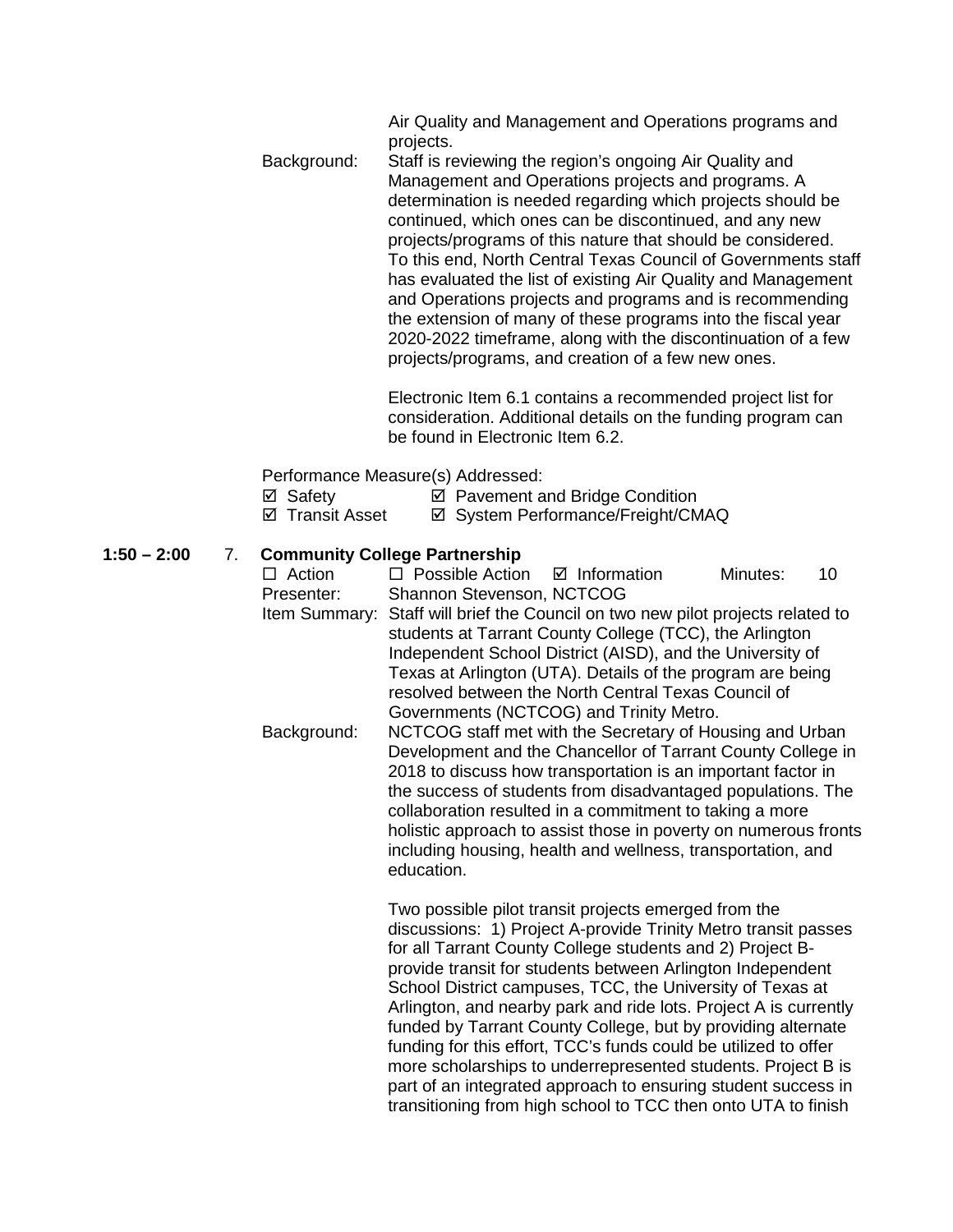out their undergraduate degree. Both projects are consistent with the programs and policies in Mobility 2045, as well as Access North Texas. More detailed information can be found in Electronic Item 7. NCTCOG staff would be happy to explore this opportunity with other community colleges.

Performance Measure(s) Addressed:

- $\Box$  Safety  $\Box$  Pavement and Bridge Condition
- $\boxtimes$  Transit Asset  $\Box$  System Performance/Freight/CMAQ

| $2:00 - 2:10$ |  |  | 8. Start of 2019 Ozone Season |
|---------------|--|--|-------------------------------|
|---------------|--|--|-------------------------------|

| $\Box$ Action<br>Presenter: | $\Box$ Possible Action $\Box$ Information<br>Jenny Narvaez, NCTCOG |                                                                                                                                                                                                                                                                                                            | Minutes: | 10 |
|-----------------------------|--------------------------------------------------------------------|------------------------------------------------------------------------------------------------------------------------------------------------------------------------------------------------------------------------------------------------------------------------------------------------------------|----------|----|
|                             | begins.                                                            | Item Summary: Staff will provide an update on a variety of air quality topics<br>pertaining to North Central Texas as the 2019 ozone season                                                                                                                                                                |          |    |
| Background:                 | 2015 and 2008 NAAQS.                                               | The 2019 ozone season began on March 1 for the North<br>Central Texas 9- and 10-county nonattainment areas. The<br>region continues to monitor and work towards compliance for<br>ozone National Ambient Air Quality Standards (NAAQS). As a<br>reminder, the region remains in nonattainment for both the |          |    |

The Regional Transportation Council continues to support air quality projects and programs to assist the region in meeting federal attainment. Local governments, businesses, and the general public are encouraged to do what they can to assist in improving air quality both during the ozone season and throughout the year. To aid in community outreach, the North Central Texas Council of Governments will continue to promote air quality awareness through advertising, partnering with local agencies, and community events.

Performance Measure(s) Addressed:

 $\Box$  Safety  $\Box$  Pavement and Bridge Condition

□ Transit Asset <br>  $\Box$  Transit Asset <br>  $\Box$  System Performance/Freight/CMAQ

### **2:10 – 2:20** 9. **2017-2018 CMAQ/STBG Funding Program: Assessment Policy**

| $\Box$ Action | $\Box$ Possible Action $\Box$ Information                                 |                                                   | Minutes: | 10 |  |  |  |  |  |
|---------------|---------------------------------------------------------------------------|---------------------------------------------------|----------|----|--|--|--|--|--|
| Presenter:    | Michael Morris, NCTCOG                                                    |                                                   |          |    |  |  |  |  |  |
|               | Item Summary: Staff will brief the Council on the proposed projects to be |                                                   |          |    |  |  |  |  |  |
|               | funded through the Assessment Policy Program in the 2017-                 |                                                   |          |    |  |  |  |  |  |
|               | 2018 Congestion Mitigation and Air Quality Improvement                    |                                                   |          |    |  |  |  |  |  |
|               |                                                                           | Program (CMAQ)/Surface Transportation Block Grant |          |    |  |  |  |  |  |
|               | Program (STBG) Funding Program.                                           |                                                   |          |    |  |  |  |  |  |
| Background:   | In March 2017, staff introduced the process to select projects            |                                                   |          |    |  |  |  |  |  |
|               | using CMAQ and STBG funding through several funding                       |                                                   |          |    |  |  |  |  |  |
|               | programs. Staff has been working with several agencies to                 |                                                   |          |    |  |  |  |  |  |
|               | develop partnerships that will fund high-priority projects. The           |                                                   |          |    |  |  |  |  |  |
|               | Assessment Policy program is designed to take advantage of                |                                                   |          |    |  |  |  |  |  |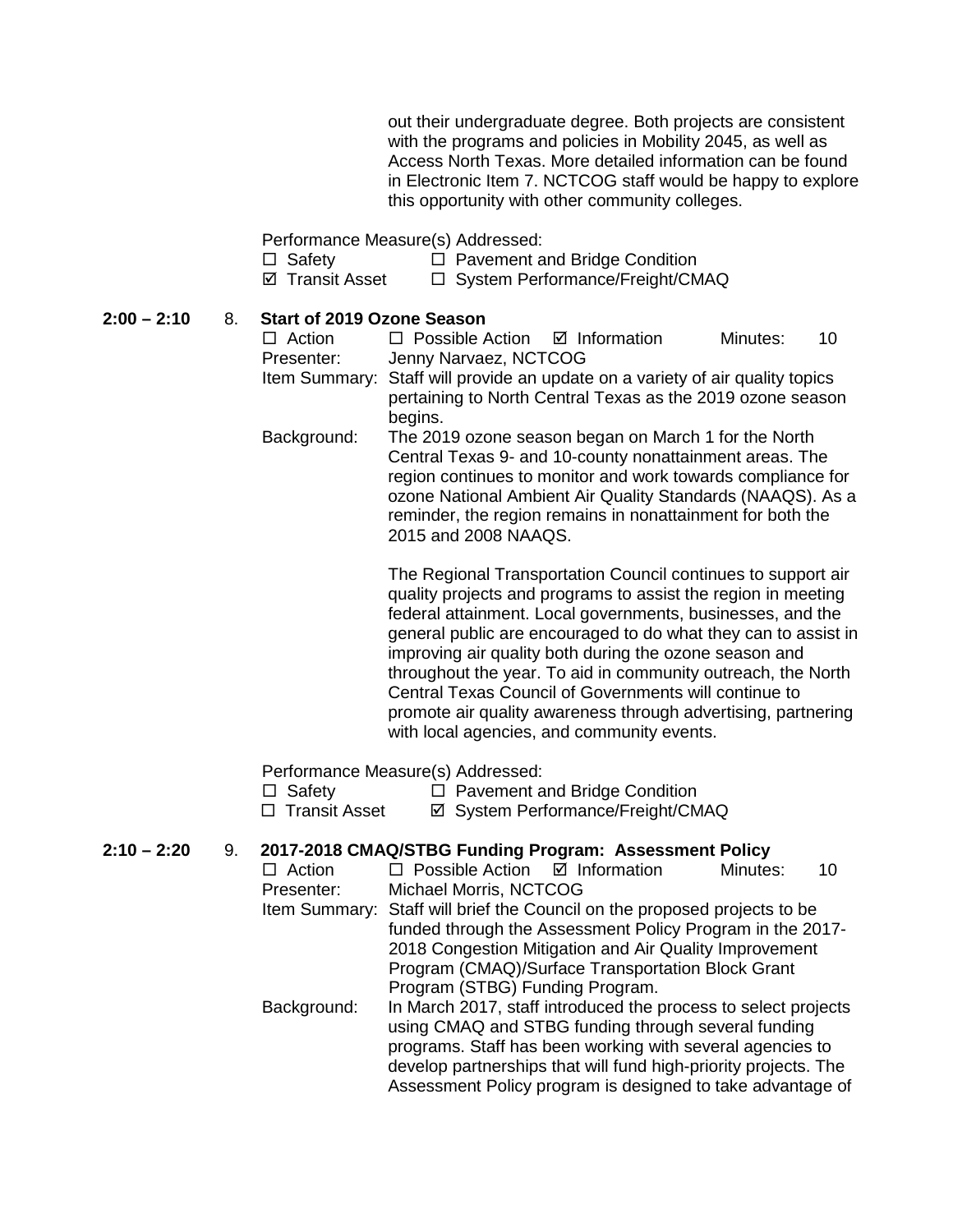value capture mechanisms so as development occurs along the project area, the Regional Transportation Council is repaid (in part or in full) for improvements funded along the corridor. Details on the projects which staff are proposing to fund can be found in Electronic Item 9.1. Additional information on the funding program is included in Electronic Item 9.2.

Performance Measure(s) Addressed:

- ⊠ Safety **Detable Pavement and Bridge Condition**<br> **Detable Part Performance/Freight/CM**
- **Ø System Performance/Freight/CMAQ**

#### **2:20 – 2:30** 10. **Gentrification Study**

| $\Box$ Action | $\Box$ Possible Action $\Box$ Information                    |                                                                              | Minutes: | 10 |  |  |  |
|---------------|--------------------------------------------------------------|------------------------------------------------------------------------------|----------|----|--|--|--|
| Presenter:    |                                                              | Karla Weaver, NCTCOG                                                         |          |    |  |  |  |
|               |                                                              | Item Summary: Staff will provide information on a report that reviews public |          |    |  |  |  |
|               | policy and research on addressing gentrification relevant to |                                                                              |          |    |  |  |  |
|               | major infrastructure projects.                               |                                                                              |          |    |  |  |  |

Background: Rapid growth of the region and renewed interest in urban neighborhoods has led many to question what can be done to mitigate gentrification. The definition, the causes (including the role of infrastructure), and the indicators of gentrification are briefly explored in this document, along with general and specific approaches for addressing it at various levels of government. Staff will provide a brief overview of the report contents and key recommendations. Additional information is provided in Electronic Item 10.

# Performance Measure(s) Addressed:<br>□ Safetv □ Pavement a

Safety Pavement and Bridge Condition

**Ø System Performance/Freight/CMAQ** 

#### **2:30 – 2:40** 11. **Metropolitan Transportation Plan Policy Bundle-Round 3**

| $\Box$ Action | $\Box$ Possible Action $\Box$ Information                        |  | Minutes: | 10 |
|---------------|------------------------------------------------------------------|--|----------|----|
| Presenter:    | Kevin Feldt, NCTCOG                                              |  |          |    |
|               | Item Summary: Staff will provide an overview of the Metropolitan |  |          |    |
|               | Transportation Plan (MTP) Policy Bundle and Round 3              |  |          |    |
|               | application process.                                             |  |          |    |
| Background:   | The MTP Policy Bundle Program was created to encourage           |  |          |    |
|               | entities such as local governments, school districts, and        |  |          |    |
|               | transportation agencies to voluntarily adopt at least a          |  |          |    |
|               | minimum of 50 percent of the list of policies identified in the  |  |          |    |
|               | Mobility 2045 Policy Bundle. By voluntarily adopting these       |  |          |    |
|               | policies, participating entities will receive Transportation     |  |          |    |
|               | Development Credits (TDC) to offset local funds as matching      |  |          |    |
|               | funds for federal transportation projects.                       |  |          |    |
|               |                                                                  |  |          |    |
|               | MTP Policy Bundle Program-Round 3 funding assistance is          |  |          |    |
|               | now accepting applications. To be considered for an award, all   |  |          |    |
|               | requestors must reapply by submitting a new application with     |  |          |    |
|               | the early deadline for applications March 15, 2019.              |  |          |    |

Applications received will be reviewed for completeness by